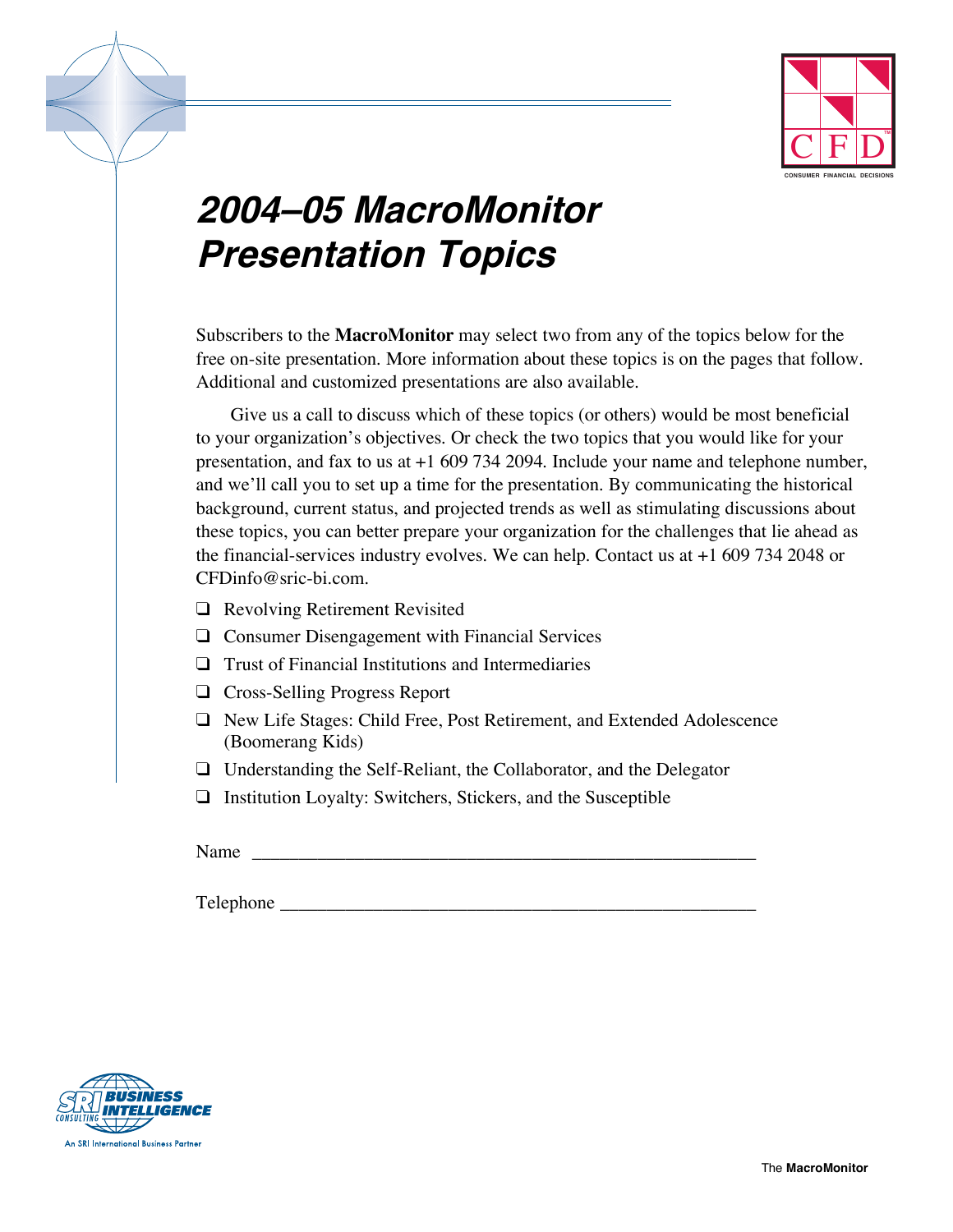## **REVOLVING RETIREMENT REVISITED**

|           | Household        |                          | Household                | <b>Retirement Redefined</b>  |           |  |             |      |
|-----------|------------------|--------------------------|--------------------------|------------------------------|-----------|--|-------------|------|
|           |                  | Formation                | Maturation               | Preretired                   | Revolving |  | Traditional | Post |
| One Head  | Single, No Kids  |                          | Child Free               |                              |           |  |             |      |
|           |                  | Oldest Child<br>under 12 | Oldest Child<br>under 18 | Oldest Child 18<br>and Older |           |  |             |      |
| Two Heads | Married, No Kids |                          | Child Free               |                              |           |  |             |      |

#### **LIFE STAGES: REVOLVING RETIREMENT**

• Child Free households come from the already established nonretired or preretired households that do not have children now, did not have children, or do not plan to have children.

• Preretired, Revolving, Traditional, and Post are based on whether the household's focus is on accumulating, supplementing, managing, or disbursing assets, as well as on its employment status.

Source: **The MacroMonitor**

SRI Consulting Business Intelligence's Consumer Financial Decisions (CFD) program the first organization to focus on the changing needs of retirement, first with a life-stage segmentation in 1992 based on a household's situation rather than age or income and more recently in 2000 with the expansion of retirement into four distinct life stages: Preretired, Revolving Retired, Traditional Retired, and Post Retired–returns to explore how the Revolving Retired are evolving. CFD created the Revolving Retired life stage by identifying the avant garde of the WWII cohort. The Boomers are now encroaching on this life stage. Financial-services providers who believe that the traditional products and services that they have developed for asset accumulation or guaranteed income are adequate will be unprepared for the needs of this vibrant and growing affluent life stage.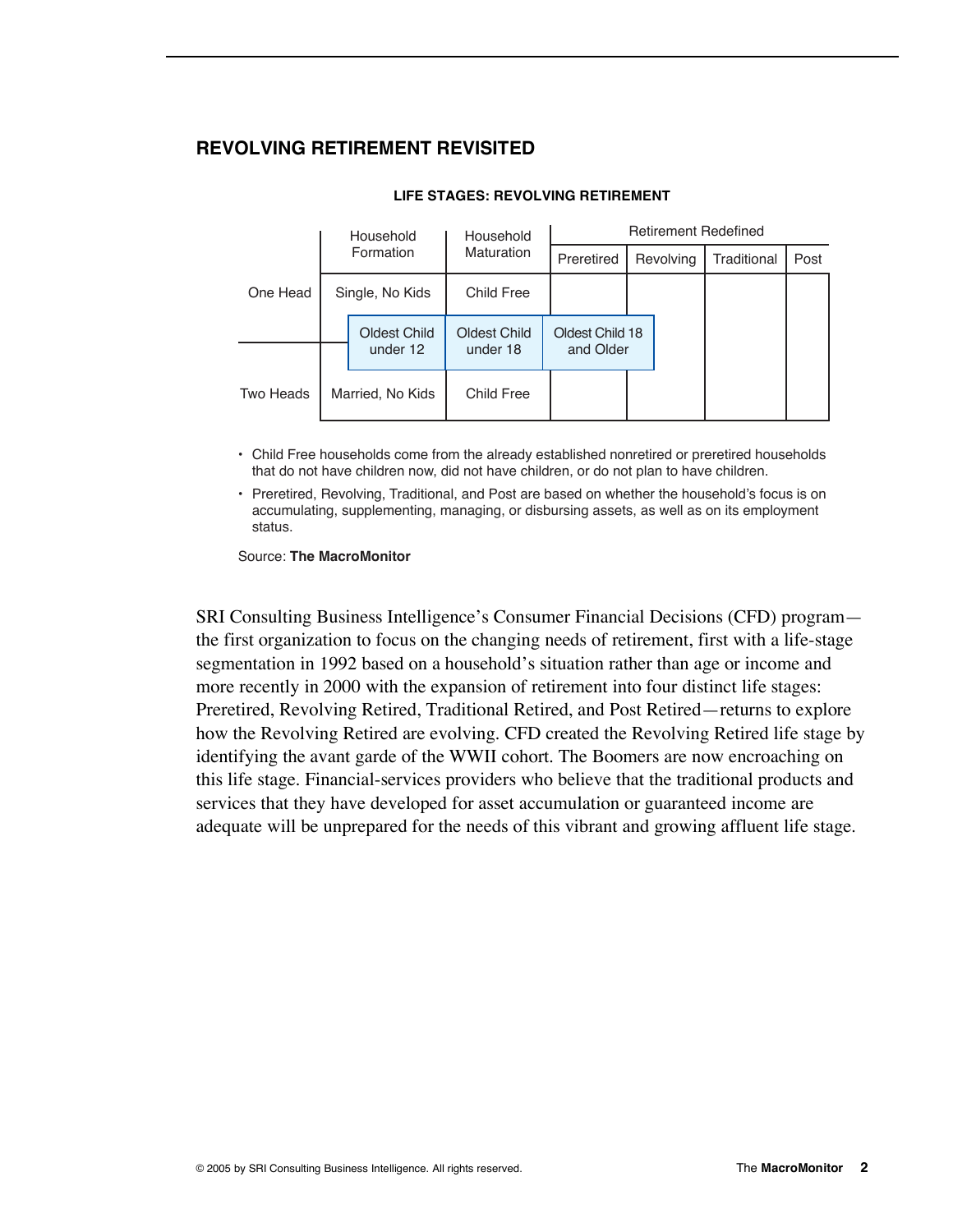## **CONSUMER DISENGAGEMENT WITH FINANCIAL SERVICES**



**\$25,000 WINDFALL: WHAT TO DO WITH IT** 

What happens when an immovable object meets an irresistible force? Consumers' inertia (that is, their tendency to continue to do what they have always done) makes changing their behaviors extremely difficult, but not impossible. If one exerts enough effort, one can overcome this inertia. After five years of economic turmoil, market volatility, corporate malfeasance, and questionable practices among a handful of financial institutions, consumer behavior has changed in virtually every area of financial need, only not in the direction that financial providers may have wanted. In other words, because of the events of the past five years, consumers have changed their ways. Declines are significant in household incidence of owning stocks, margin accounts, mutual funds, brokerage accounts, CDs, installment loans, credit cards, health insurance, disability insurance, supplemental insurance, and eye and dental insurance and in the use of specific types of financial advice. At the same time, increases are significant in online banking, ownership of debit cards and smart cards, and use of automatic bill payments. Sense a pattern here? It's a sign that the future of financial services includes consumers who are less engaged with their institutions, their intermediaries, and even their finances overall.

Source: **The MacroMonitor**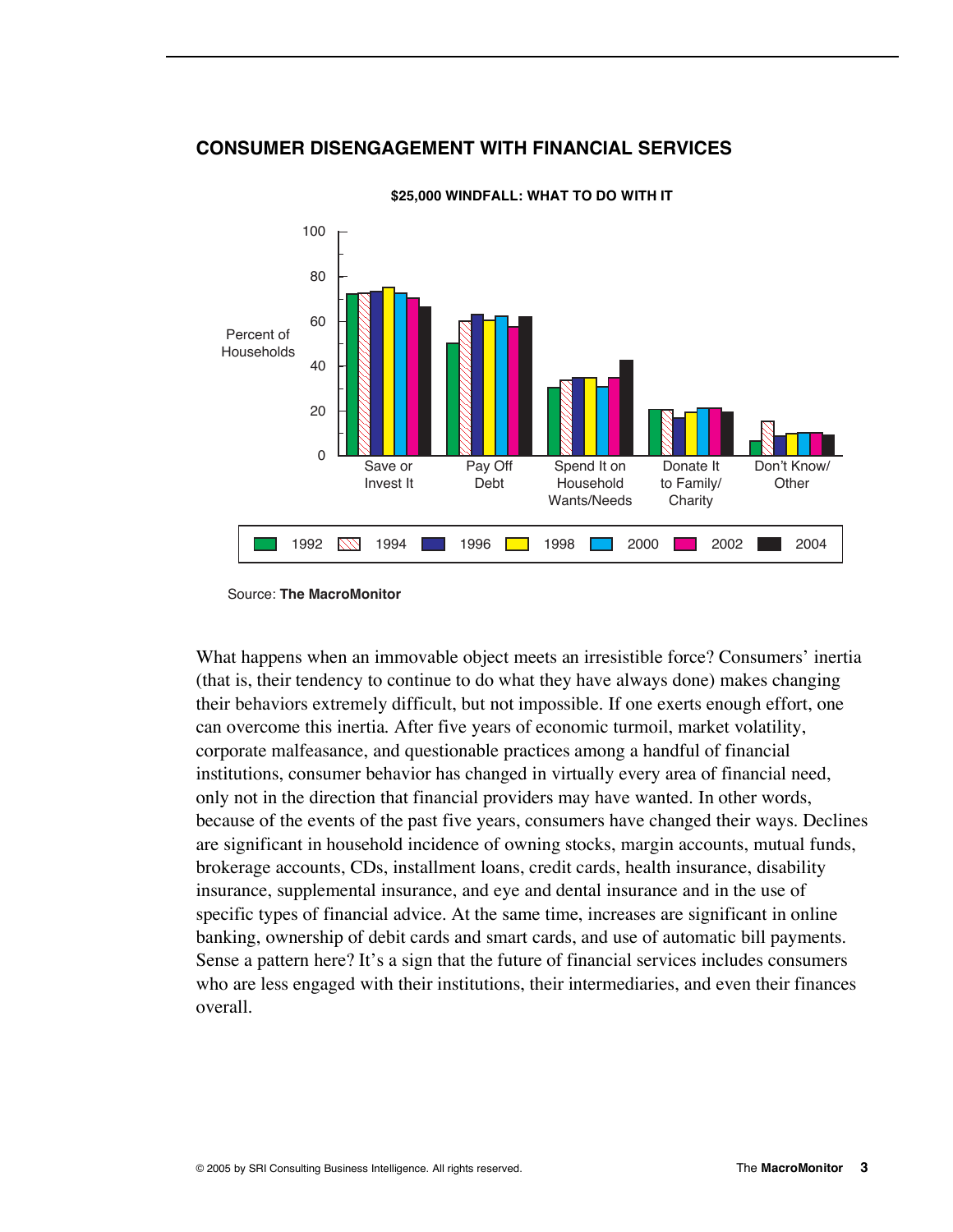### **TRUST OF FINANCIAL INSTITUTIONS AND INTERMEDIARIES**



#### **HOUSEHOLD HARDLY TRUSTS FINANCIAL PROFESSIONAL AT ALL**

The proportion of households that hardly trust financial professionals increased significantly after the stock market bubble burst. The decline in consumers' trust of financial intermediaries between 1994 and 2002 has been significant. In the handful of years since, the stature of intermediaries has not improved and in most cases has deteriorated further. In spite of greater financial-services complexity, economic and marketplace uncertainty, and consumer dependency (on financial products and services), the more experience people have with ever more financial institutions, professionals, products, and services, the greater their mistrust. This mistrust is not universal households differ significantly by income, assets, life stage, and psychographics. And financial-services providers can improve their relationship with their customers, which could lead to more products and profits.

Source: **The MacroMonitor**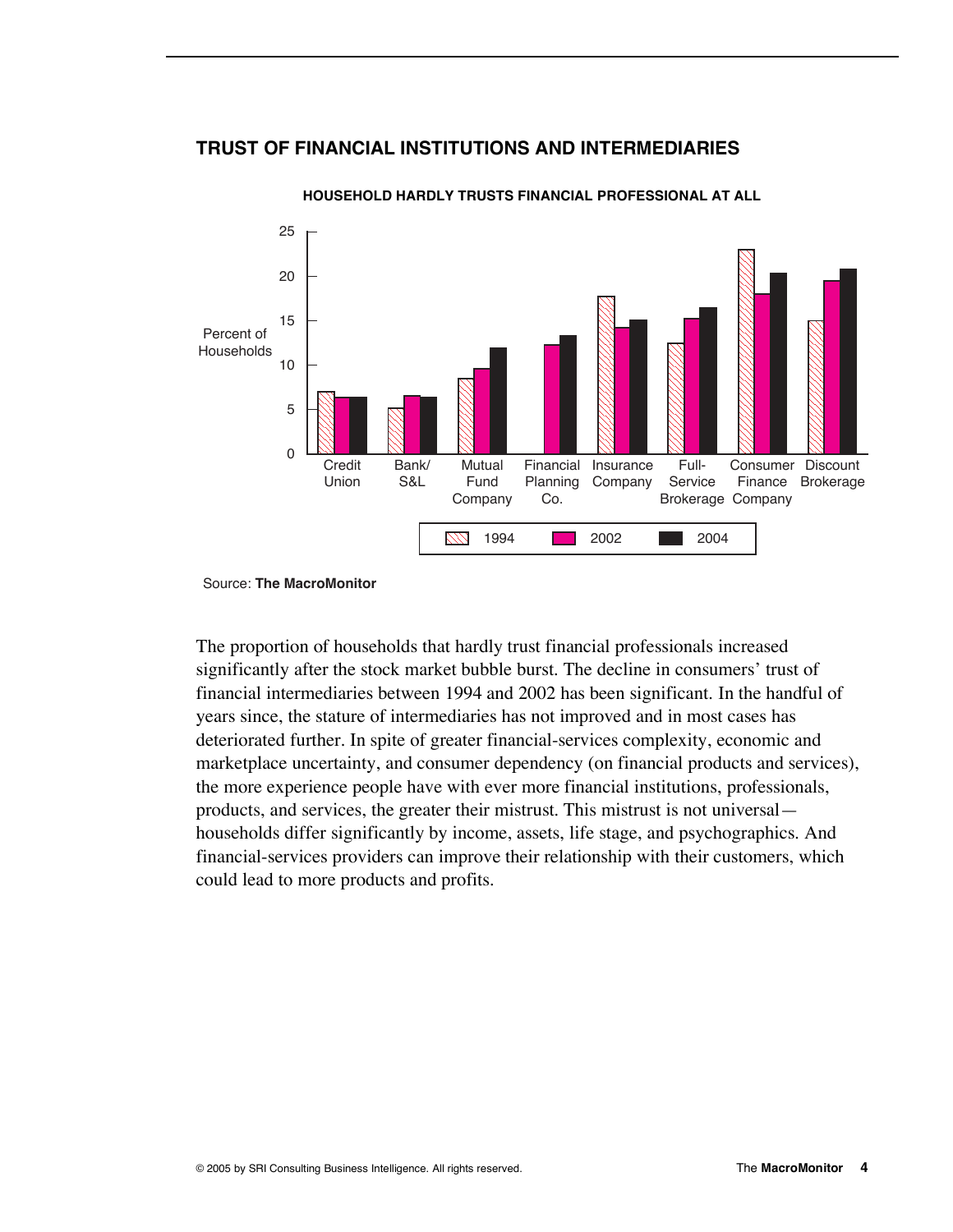## **CROSS-SELLING PROGRESS REPORT**



#### **USE OF ALTERNATIVE PRODUCTS**

Base: Household Uses Each Institution

#### Source: **The MacroMonitor**

Cross-selling, convergence, providing a financial-services supermarket, organic growthby whatever name, this essential strategy presents extreme difficulty in terms of finding a reliable, defendable measurement of growth or progress. Most research attempts to measure the progress of cross-selling tend to look narrowly at the two or three products in question only, and few maintain a comparable measurement for more than one or two surveys. The **MacroMonitor** metrics are based on a long-term, consistent measure across all types of financial institutions for more than 20 products. The findings in this presentation are based on a balanced, holistic, time-tested analysis.

The pool of potential customers, the number of products they need, and the time they are willing to spend on their finances are all finite. And because of consumers' disenfranchisement, their desire for simplification, or their poor selection of investments, this pool may be evaporating—making financial-services institutions' need for success in cross-selling more critical. What are the core products for a bank, an insurance company, an investment firm? What progress has occurred for selling additional products to consumers who have a core product at their primary institution? Has any progress occurred in selling products and services through alternative channels? Which products promote additional cross-selling? Good news and bad news abound in this critical area and plenty of room exists for improvement.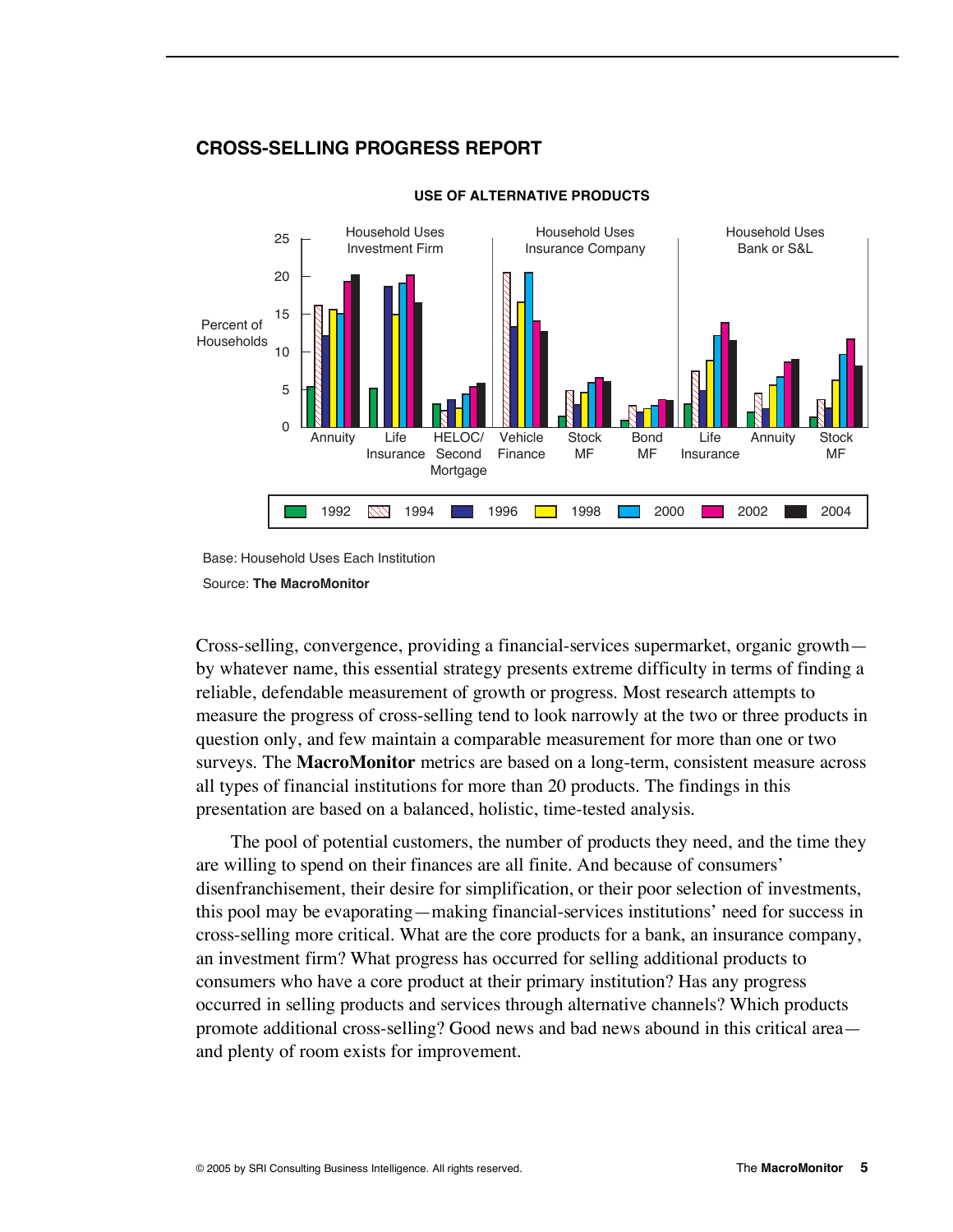# **NEW LIFE STAGES: CHILD FREE, POST RETIREMENT, AND EXTENDED ADOLESCENCE (BOOMERANG KIDS)**

|           | Household        |                          | Household                | <b>Retirement Redefined</b> |                                                      |             |      |  |
|-----------|------------------|--------------------------|--------------------------|-----------------------------|------------------------------------------------------|-------------|------|--|
| One Head  |                  | Formation                | <b>Maturation</b>        | Preretired                  | Revolving                                            | Traditional | Post |  |
|           | Single, No Kids  |                          | <b>Child Free</b>        |                             |                                                      |             |      |  |
|           |                  | Oldest Child<br>under 12 | Oldest Child<br>under 18 |                             | Oldest Child 18 and Older<br>or Extended Adolescence |             |      |  |
| Two Heads | Married, No Kids |                          | <b>Child Free</b>        |                             |                                                      |             |      |  |

#### **NEW LIFE STAGES: CHILD FREE, POST RETIREMENT, AND EXTENDED ADOLESCENCE**

• Child Free households come from the already established nonretired or preretired households that do not have children now, did not have children, or do not plan to have children.

• Preretired, Revolving, Traditional, and Post are based on whether the household's focus is on accumulating, supplementing, managing, or disbursing assets, as well as on its employment status.

Source: **The MacroMonitor**

Although much of financial institutions' focus these days is on the Boomers and their impending retirement, we have identified several other new life stages recently—each with unique financial needs. Lower birth rates, extended life expectancy, and economic realities have created clusters of households—Child Free, Post Retired, and Extended Adolescence—whose financial needs do not fit neatly into the established pattern of existing life stages, much less into the old, overgeneralized segments of the Ozzie-and-Harriet era. Child Free households are past the household-formation years, but have not yet reached the focused "sprint" to retirement characterized by the empty-nesters of the Preretired life stage. Continuing medical advances promise the benefit of a longer life but also the greater chance of an extended period of intensely expensive dependent living with reduced mental faculties. Unlike most other life stages, Post Retirement requires advance decisions and assigned advocates for contingencies. But the most interesting and challenging new life stage is Extended Adolescence. It includes households in which adult children return to (or remain in) the home instead of striking out and starting their own households. Imagine the financial needs of a household with "children" in their twenties in which the parents are striving to retire or actually have retired! Financial providers may choose to profit from establishing new products and services to meet the unusual financial needs of these life stages.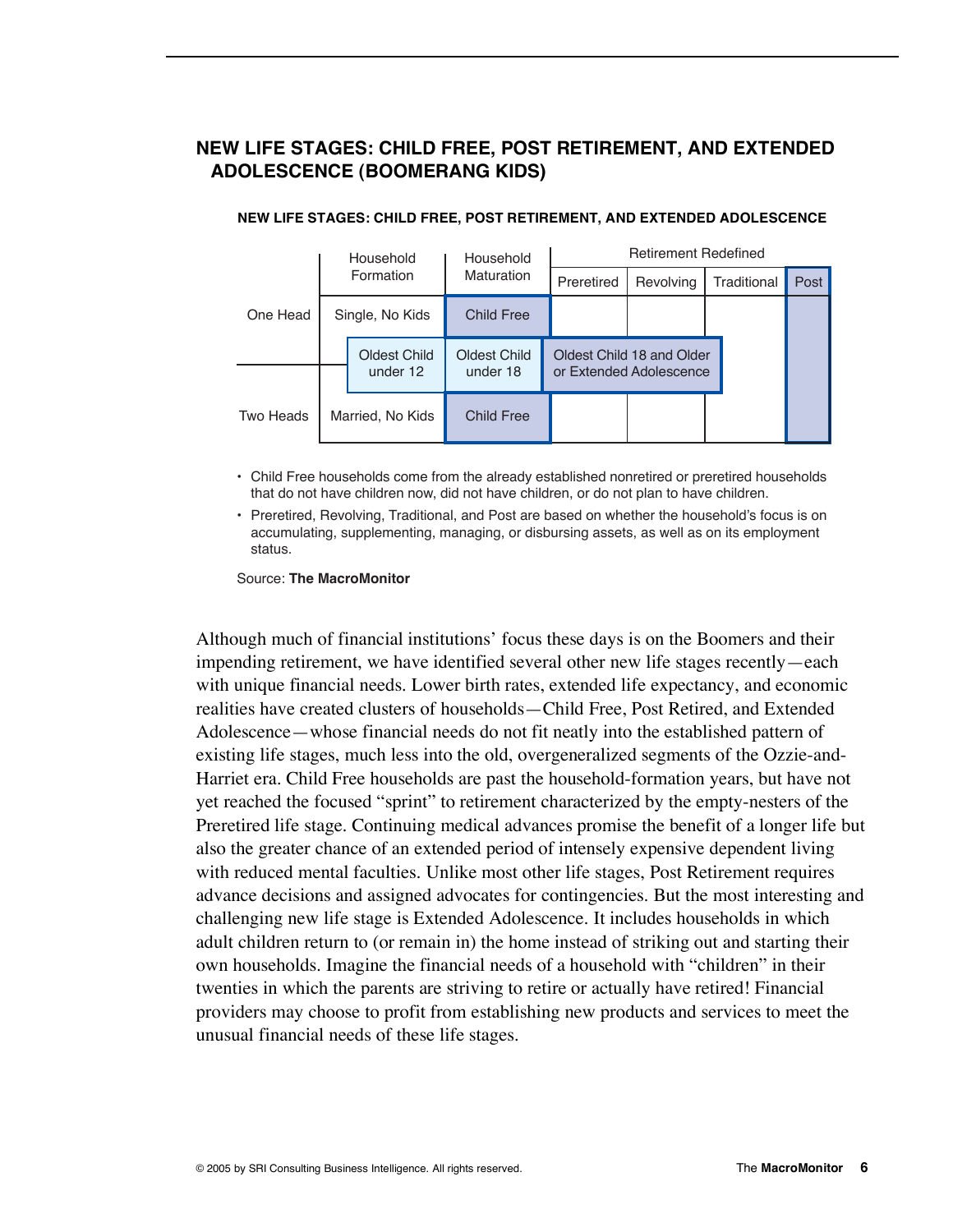

# **UNDERSTANDING THE SELF-RELIANT, THE COLLABORATOR, AND THE DELEGATOR**

**GETS ADVICE BEFORE FINANCIAL DECISIONS** 

This trio of basic investor psychological segments—the Self-Reliant, the Collaborator, and the Delegator—has had lots of attention in the press, yet financial-services researchers have done very little to understand each of these groups comprehensively and how each has changed in the past decade because of the stock market bubble, its burst, the recession, the string of corporate malfeasance, and the misbehavior of a few highly visible institutions in the financial-services industry. Some slivers of analysis have purported that these groups have different goals in terms of the channel of interactions, the amount and type of assistance, and even the content of their advice and planning. How many of these differences are actually due to life stage, demographics, different goals, or resources? Do significant differences exist in terms of institutional preferences, types of products, or services? What other distinctions exist in terms of the sources of information that these segments use, the topics about which they wish to learn more, and the products and services they are likely to obtain? Financial institutions are adjusting their products, services, distribution, and marketing to take into account these three types of consumers. The more comprehensive an understanding of these three segments, the better the insights. And the better the insights about these three segments that can integrate into the complete marketing process, the better the segments' needs will be met and the more likely the segments will be to respond to financial-services institutions' offerings.

Source: 2004-05 MacroMonitor